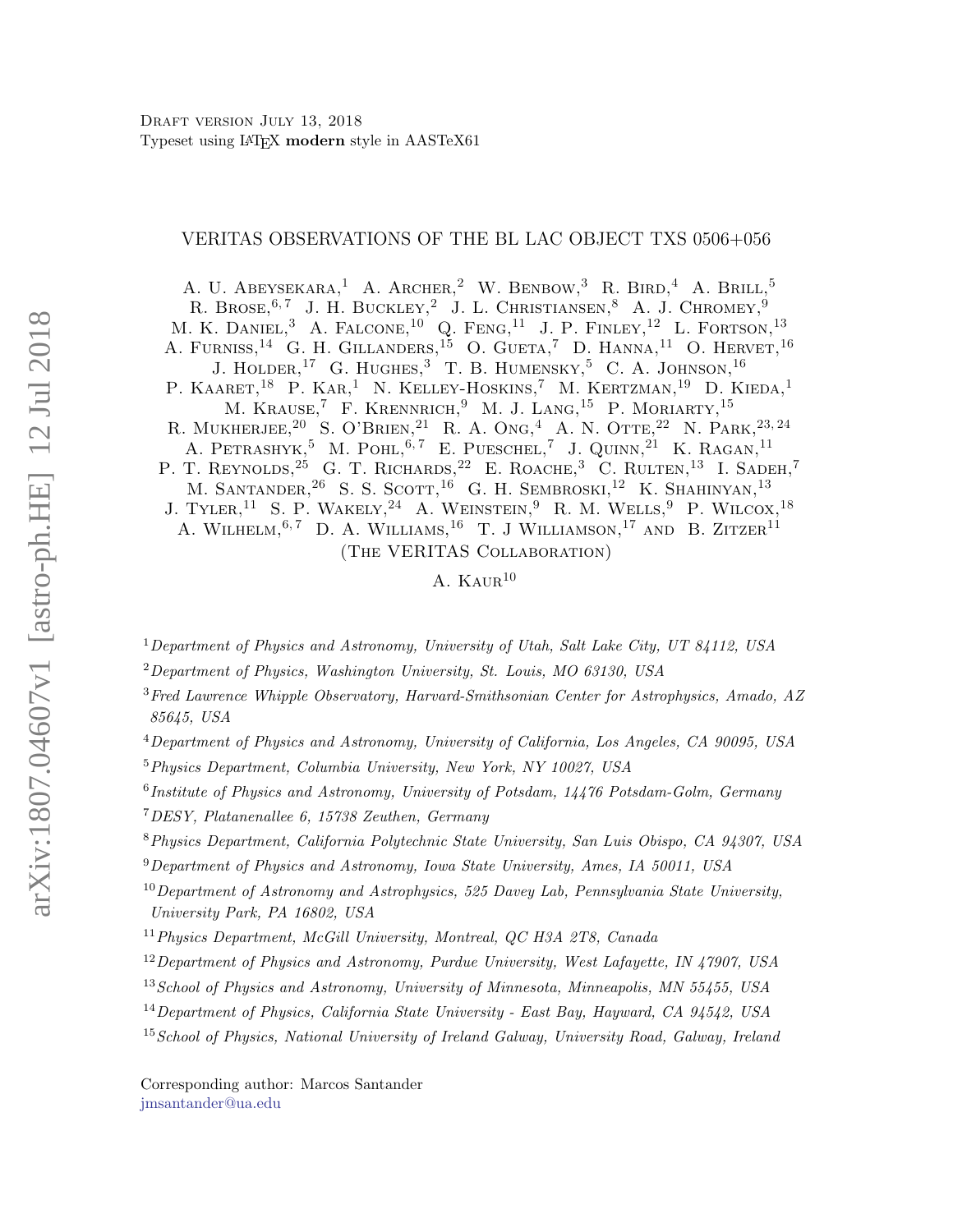# 2 ABEYSEKARA ET AL.

- <sup>16</sup> Santa Cruz Institute for Particle Physics and Department of Physics, University of California, Santa Cruz, CA 95064, USA
- <sup>17</sup> Department of Physics and Astronomy and the Bartol Research Institute, University of Delaware, Newark, DE 19716, USA
- $18$  Department of Physics and Astronomy, University of Iowa, Van Allen Hall, Iowa City, IA 52242, USA
- <sup>19</sup>Department of Physics and Astronomy, DePauw University, Greencastle, IN 46135-0037, USA
- $^{20}$ Department of Physics and Astronomy, Barnard College, Columbia University, NY 10027, USA
- $21$  School of Physics, University College Dublin, Belfield, Dublin 4, Ireland
- $22$  School of Physics and Center for Relativistic Astrophysics, Georgia Institute of Technology, 837 State Street NW, Atlanta, GA 30332-0430
- <sup>23</sup>Wisconsin IceCube Particle Astrophysics Center, University of Wisconsin-Madison, Madison, WI 53703, USA
- $^{24}Enrico$  Fermi Institute, University of Chicago, Chicago, IL 60637, USA

 $^{25}$ Department of Physical Sciences, Cork Institute of Technology, Bishopstown, Cork, Ireland

 $^{26}$ Department of Physics and Astronomy, University of Alabama, Tuscaloosa, AL 35487, USA

# Submitted to ApJL

# ABSTRACT

On 2017 September 22, the IceCube Neutrino Observatory reported the detection of the high-energy neutrino event IC 170922A, of potential astrophysical origin. It was soon determined that the neutrino direction was consistent with the location of the gamma-ray blazar TXS 0506+056 (3FGL J0509.4+0541), which was in an elevated gamma-ray emission state as measured by the Fermi satellite. VERITAS observations of the neutrino/blazar region started on 2017 September 23 in response to the neutrino alert and continued through 2018 February 6. While no significant very-high-energy (VHE;  $E > 100 \text{ GeV}$ ) emission was observed from the blazar by VERITAS in the two-week period immediately following the IceCube alert, TXS 0506+056 was detected by VERITAS with a significance of 5.8 standard deviations  $(\sigma)$  in the full 35-hour data set. The average photon flux of the source during this period was  $(8.9 \pm 1.6) \times 10^{-12}$  cm<sup>-2</sup>s<sup>-1</sup>, or 1.6% of the Crab Nebula flux, above an energy threshold of 110 GeV, with a soft spectral index of  $4.8 \pm 1.3$ .

Keywords: gamma rays: galaxies, quasars: general, astroparticle physics , neutrinos, BL Lacertae objects: individual (TXS 0506+056, VER J0509+057)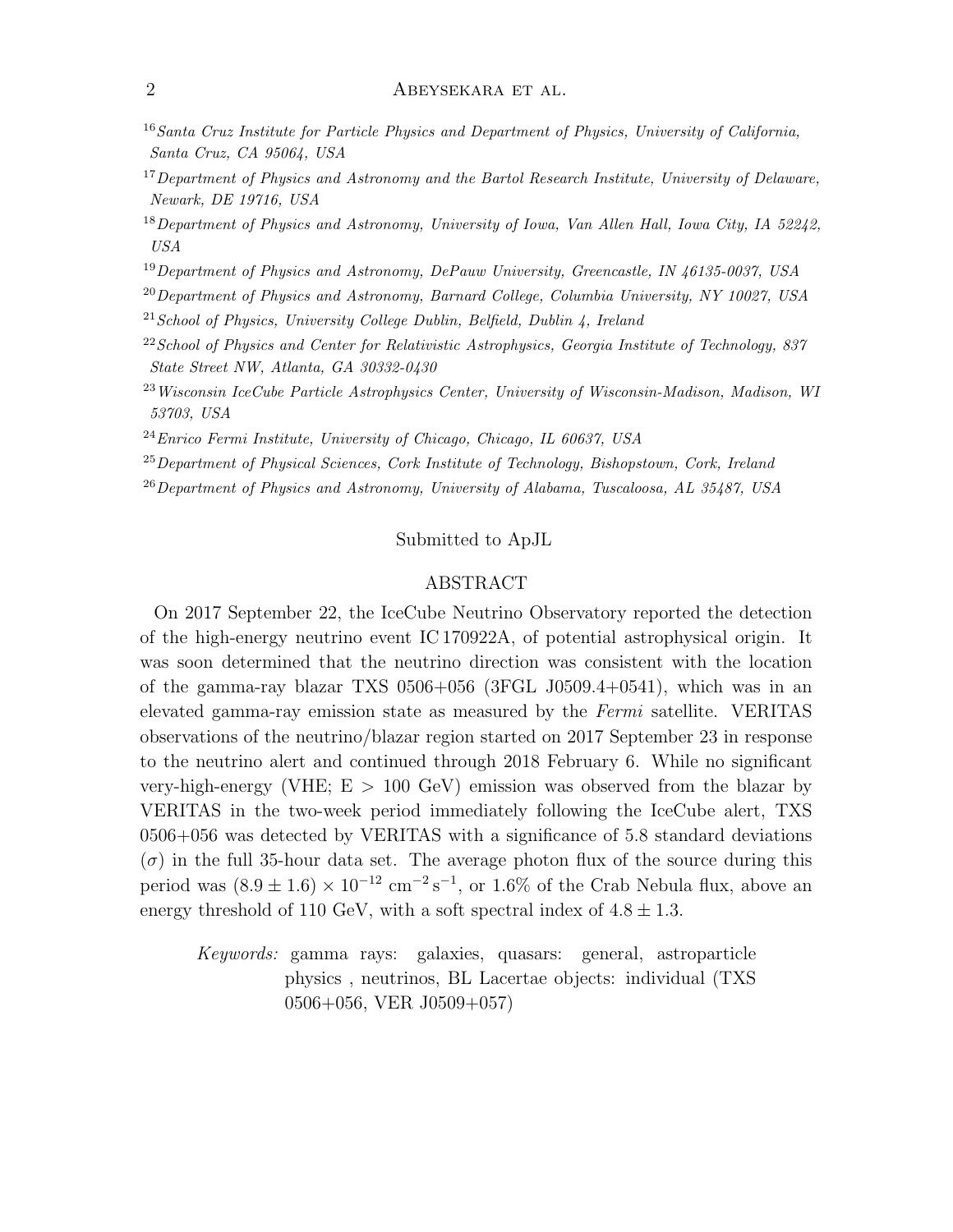#### 1. INTRODUCTION

The extragalactic gamma-ray sky is dominated by blazars [\(Dermer & Giebels](#page-10-0) [2016;](#page-10-0) [Madejski & Sikora](#page-11-0) [2016\)](#page-11-0), a subclass of radio-loud active galactic nuclei (AGN) powered by a central supermassive black hole that displays relativistic jets, with one pointed close to the Earth's line of sight. The spectral energy distributions (SEDs) of blazars is characterized by two broad emission "bumps". The first one, in the radio to X-ray range, is believed to be due to synchrotron emission from relativistic electrons and positrons (henceforth electrons) in the jet. The origin of the second bump, in the X-ray to gamma-ray range, is less clear and is usually attributed in "leptonic" models to the inverse-Compton scattering of low-energy photons by electrons in the jet, and in "hadronic" models to proton synchrotron, or to the decay of high-energy mesons produced in cosmic ray interactions. See Böttcher et al. [\(2013\)](#page-10-1) and references therein for a recent summary of leptonic and hadronic modeling of blazar SEDs.

The potential hadronic origin of the high-energy emission from blazars [\(Mannheim](#page-11-1) [1993\)](#page-11-1) makes them candidate neutrino sources [\(Mannheim](#page-11-2) [1995;](#page-11-2) [Halzen & Zas](#page-11-3) [1997\)](#page-11-3) and, as such, they have been suggested as the origin of the astrophysical neutrino flux detected by the IceCube observatory at energies between  $\sim 20$  TeV and a few PeV [\(IceCube Collaboration](#page-11-4) [2013\)](#page-11-4). While the isotropic distribution of the IceCube astrophysical neutrinos favors an extragalactic origin, the source of the flux remains unknown and no significant correlation has been found in studies that involve neutrino positions and blazars detected by the Fermi-LAT gamma-ray space telescope [\(Aart](#page-10-2)[sen et al.](#page-10-2) [2017\)](#page-10-2), constraining the fractional contribution from Fermi-LAT blazars to the all-sky astrophysical neutrino flux to be lower than 27%. While the IceCube measurement excludes *Fermi*-LAT blazars as the main source of the neutrino flux, the constraint has important caveats as it depends on the assumed neutrino flux spectrum, and the variability and other intrinsic characteristics of the sources considered. Therefore, it does not exclude the identification of an individual blazar as a potential neutrino counterpart.

In 2016 IceCube started broadcasting real-time alerts for astrophysical neutrino candidate events to enable prompt follow-up observations that could identify electromagnetic counterparts to the astrophysical neutrinos. These alerts are issued by the Astrophysical Multimessenger Observatory Network (AMON) [\(Smith et al.](#page-11-5) [2013\)](#page-11-5) and are circulated using the Gamma-ray Coordinates Network (GCN).<sup>[1](#page-2-0)</sup>

On 2017 September 22, IceCube reported the detection of a high-energy astrophysical neutrino candidate event, IC 170922A.[2](#page-2-1) The initial reconstructed direction of the neutrino [\(Kopper & Blaufuss](#page-11-6) [2017\)](#page-11-6) was consistent with that of the gamma-ray blazar TXS 0506+056, which was observed to be in a high gamma-ray emission state by Fermi-LAT [\(Tanaka et al.](#page-11-7) [2017\)](#page-11-7). Follow-up observations of the neutrino/blazar position led to the first detection of this blazar in the VHE range by the MAGIC

<span id="page-2-0"></span><sup>1</sup> <https://gcn.gsfc.nasa.gov/>

<span id="page-2-1"></span><sup>2</sup> [https://gcn.gsfc.nasa.gov/notices\\_amon/50579430\\_130033.amon](https://gcn.gsfc.nasa.gov/notices_amon/50579430_130033.amon)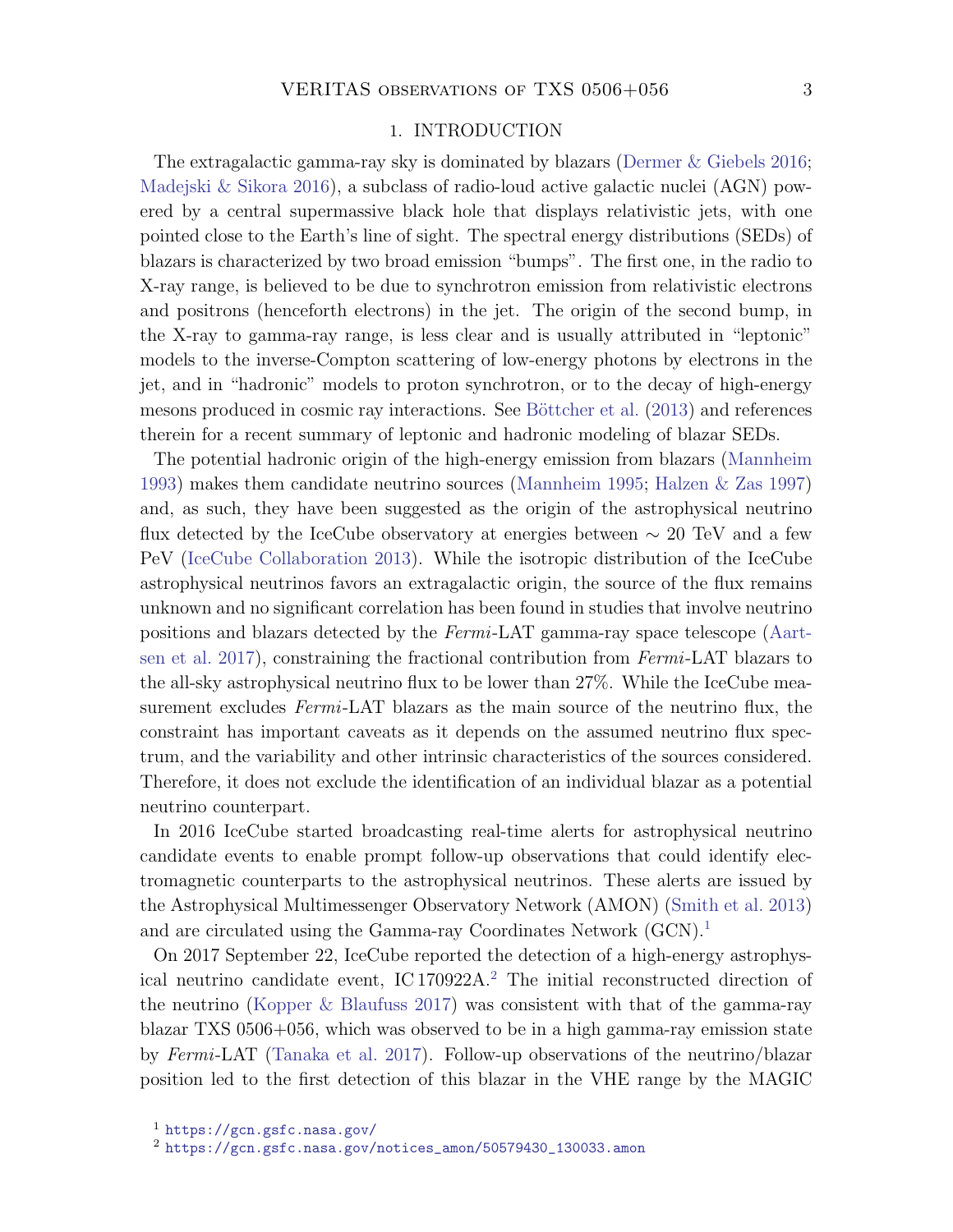#### 4 ABEYSEKARA ET AL.

telescopes [\(Mirzoyan](#page-11-8) [2017\)](#page-11-8). VHE observations by HAWC [\(Martinez et al.](#page-11-9) [2017\)](#page-11-9), H.E.S.S. [\(de Naurois](#page-10-3) [2017\)](#page-10-3), and an initial observation from VERITAS [\(Mukherjee](#page-11-10) [2017\)](#page-11-10) taken within two weeks of the event as part of its neutrino follow-up program [\(Santander et al.](#page-11-11) [2017\)](#page-11-11), did not yield detections. Details of the neutrino detection, the multiwavelength follow-up campaign, and the statistical significance of the neutrino-blazar chance correlation are presented in [IceCube Collaboration et al.](#page-11-12) [\(2018\)](#page-11-12). While potential counterparts to neutrino events have been proposed in the past [\(Lucarelli et al.](#page-11-13) [2017;](#page-11-13) [Kadler et al.](#page-11-14) [2016\)](#page-11-14), none had previously been detected in the VHE range.

The potential association with an astrophysical neutrino event made TXS 0506+056 a source of particular interest, and further studies of its high-energy emission are required to explore the possible physical connection between the neutrino and gammaray emissions. For this purpose, VERITAS performed observations of the blazar between 2017 September and 2018 February which are presented here.

# 2. OBSERVATIONS AND DATA ANALYSIS

# 2.1. VERITAS Observations

<span id="page-3-0"></span>VERITAS [\(Holder et al.](#page-11-15) [2006\)](#page-11-15) is an instrument dedicated to VHE gamma-ray astrophysics with sensitivity in the 80 GeV to 30 TeV energy range. It consists of an array of four 12-m imaging atmospheric Cherenkov telescopes (IACTs) located at the Fred Lawrence Whipple Observatory in southern Arizona, USA. In its current configuration, VERITAS is able to detect a source with a flux of 1% of the gamma-ray flux of the Crab Nebula within 25 hours of observation [\(Park et al.](#page-11-16) [2015\)](#page-11-16).

VERITAS observations of the TXS 0506+056 location were started on 2017 September 23 (MJD 58019.38) in response to the IceCube alert IC 170922A and continued following the Fermi-LAT report of flaring activity from the blazar and the detection in VHE gamma rays by the MAGIC collaboration. A total exposure of 34.9 hours of quality-selected data was accumulated between 2017 September 23 and 2018 February 6 (MJD 58019-58155) with an average zenith angle of 29◦ . Observations were performed using the standard "wobble" observation mode [\(Fomin et al.](#page-10-4) [1994\)](#page-10-4) with a 0.5 ◦ offset in each of four cardinal directions.

The data were analyzed using the standard VERITAS analysis tools [\(Maier](#page-11-17) [& Holder](#page-11-17) [2017;](#page-11-17) [Cogan](#page-10-5) [2007\)](#page-10-5), with background-rejection cuts optimized for softspectrum sources (photon index  $\sim 4$ , [Krause et al.](#page-11-18) [\(2017\)](#page-11-18)). The analysis yields a detection of the source above 110 GeV with a statistical significance of  $5.8\sigma$  following Equation 17 of [Li & Ma](#page-11-19) [\(1983\)](#page-11-19), with 1270 events in the ON region, 10647 events in the OFF region, and a background normalization  $\alpha = 0.1$ , resulting in a photon excess of 205 events in the ON region. A sky map of statistical significance is shown in Fig. [1.](#page-5-0) The centroid of the gamma-ray excess was determined by fitting the uncorrelated excess counts map with a two-dimensional Gaussian function. The centroid position in J2000 coordinates is RA=77.354 $\textdegree$  (or 5<sup>h</sup> 9<sup>m</sup> 25<sup>s</sup>), and Dec=5.702 $\textdegree$  (or 5<sup>o</sup> 42'9"), in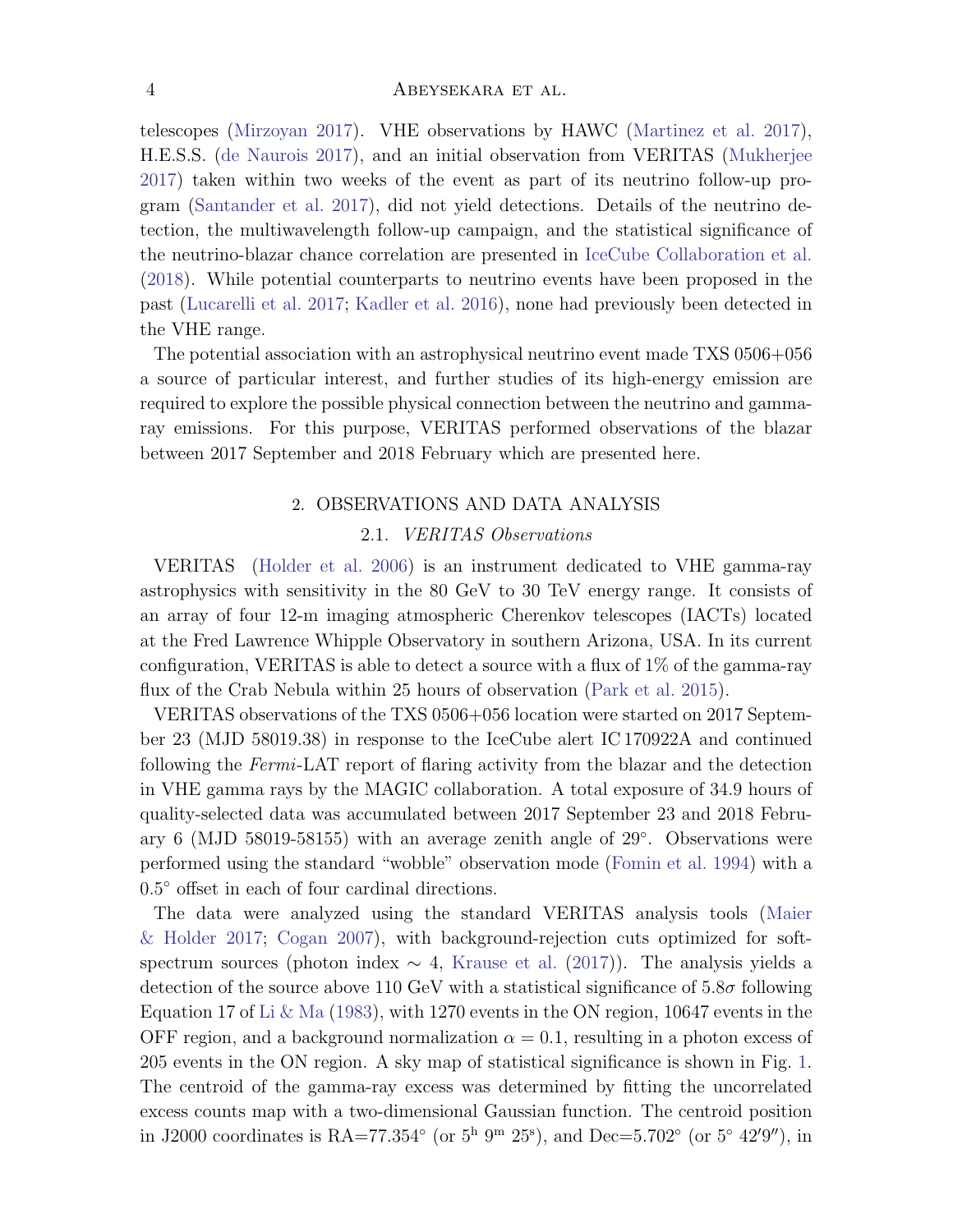good agreement with the VLBA radio position of TXS 0506+056 [\(Lanyi et al.](#page-11-20) [2010\)](#page-11-20) given statistical and systematic uncertainties on each of the centroid coordinates of 0.01<sup>°</sup> and 0.007<sup>°</sup>, respectively. We name the new VERITAS source VER J0509+057.

A differential photon spectrum, shown in Fig. [2,](#page-6-0) was constructed using ten bins per energy decade in the VHE range. A power-law of the form  $F(E) = N_0 (E/E_0)^{-\Gamma}$  fit to the differential spectrum gives a best-fit flux normalization of  $N_0 = (6.4 \pm 1.6) \times 10^{-11}$ cm<sup>-2</sup> s<sup>-1</sup> TeV<sup>-1</sup> at an energy of  $E_0 = 0.15$  TeV and a spectral index  $\Gamma = 4.8 \pm 1.3$ , with a  $\chi^2/\text{n.d.f.}$  of 0.5/1. The integral flux above 110 GeV is  $(8.9 \pm 1.6) \times 10^{-12}$  cm<sup>-2</sup>  $s^{-1}$ , which corresponds to 1.6% of the Crab Nebula flux [\(Hillas et al.](#page-11-21) [1998\)](#page-11-21) above the same energy threshold. The average spectrum measured by VERITAS between 2017 September and 2018 February has a flux of ∼ 60% of that reported by MAGIC in observations obtained within two weeks of the IC 170922A detection [\(IceCube Col](#page-11-12)[laboration et al.](#page-11-12) [2018\)](#page-11-12). The spectral indices are consistent given the large statistical uncertainties ( $\Gamma_{\text{VERITAS}} = 4.8 \pm 1.3$  and  $\Gamma_{\text{MAGIC}} = 3.9 \pm 0.4$ ). Monte-Carlo simulations indicate that the systematic uncertainty on the VERITAS flux normalization and photon index for a soft-spectrum source like TXS 0506+056 are ∼60% and 0.3, respectively [\(Abeysekara et al.](#page-10-6) [2015\)](#page-10-6).

A VERITAS light curve of the integral photon flux above an energy threshold of 110 GeV is shown in Fig[.3.](#page-7-0) For its calculation, the spectral index has been kept fixed at 4.8. Both in the case of the light curve and the differential spectrum, flux points are shown if the significance of the photon excess in the bin is larger than  $2\sigma$ ; otherwise a 95% confidence level (CL) upper limit is calculated using the method of [Rolke &](#page-11-22) López  $(2001)$ .

Due to its hard GeV-band spectrum, TXS 0506+056 was identified as a promising VHE source candidate and observed by VERITAS prior to the detection of IC 170922A, between 2016 October 10 (MJD 57685) and 2017 February 2 (MJD 57786). No significant gamma-ray excess was found in an analysis of 2.1 hours of quality-selected data collected on the source during this period. A 95% CL integral flux upper limit of  $1.2 \times 10^{-11}$  cm<sup>-2</sup> s<sup>-1</sup> above an energy threshold of 110 GeV was derived at the source location for a spectral index of 4.8, corresponding to 2.1% of the Crab Nebula flux above the same threshold. Differential spectral upper limits computed at the 95% CL are shown in Fig. [2](#page-6-0) which, given the short exposure, are consistent with the VHE spectrum of the source measured after IC 170922A.

# 2.2. Fermi-LAT Observations

<span id="page-4-1"></span>In order to characterize the GeV energy spectrum of the source during the period of VERITAS observations, we perform a power-law fit to data from the Fermi LAT [\(At](#page-10-7)[wood et al.](#page-10-7) [2009\)](#page-10-7) recorded between MJD 58019.38 and 58155.20. The analysis presented here was performed using version  $v10r0p5$  of the  $Fermi$  Science Tools.<sup>[3](#page-4-0)</sup>

<span id="page-4-0"></span><sup>3</sup> The Fermi Science Tools can be downloaded from [https://fermi.gsfc.nasa.gov/ssc/](https://fermi.gsfc.nasa.gov/ssc/data/analysis/software/) [data/analysis/software/](https://fermi.gsfc.nasa.gov/ssc/data/analysis/software/)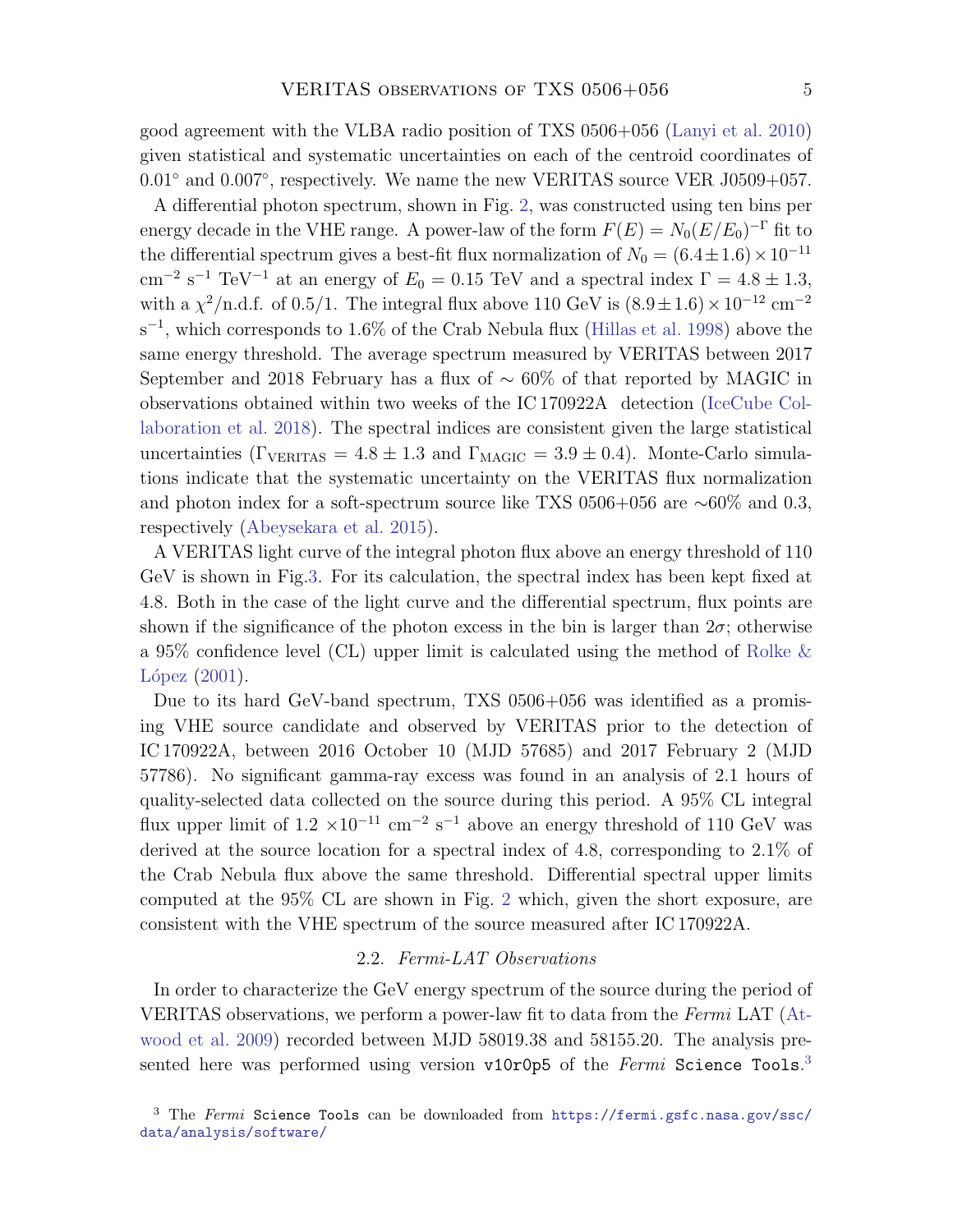

<span id="page-5-0"></span>Figure 1. VERITAS statistical-significance sky map for the region around TXS 0506+056. The VLBA radio location of the blazar is indicated with a  $+$  marker. The size of the VERITAS point spread function for this analysis, at 68% containment, is shown as a white circle in the lower left. The 'x' marker indicates the best-fit position of IC 170922A, with dashed (dotted) lines indicating the 50% (90%) confidence-level regions for the neutrino location (from [IceCube Collaboration et al.](#page-11-12) [\(2018\)](#page-11-12)).

Photons with energies between 100 MeV and 300 GeV that were detected within 15◦ of the location of TXS 0506+056 were selected for the analysis, while photons with a zenith angle larger than 100 $^{\circ}$  were discarded to reduce contamination from the Earth's albedo. The contribution from isotropic and Galactic diffuse backgrounds, and sources in the 3FGL catalog [\(Acero et al.](#page-10-8) [2015\)](#page-10-8) within 15◦ of the source position, were included in the spectral fit with their spectral parameters fixed to their catalog values, while the parameters for sources within 3◦ were allowed to vary freely during the source spectral fit. The blazar spectral fit was performed with a binned-likelihood method using the P8R2 SOURCE V6 instrument response functions.

TXS 0506+056 is strongly detected during the analyzed period, with a test-statistic (TS) of more than 2100 from the Fermi-LAT analysis. The power-law best-fit spectral parameters are a photon index  $\Gamma = 2.05 \pm 0.03$  (consistent with the 3FGL value of  $2.04 \pm 0.03$ ) and a flux normalization  $N_0 = (1.04 \pm 0.05) \times 10^{-11}$  cm<sup>-2</sup> s<sup>-1</sup> MeV<sup>-1</sup> at an energy  $E_0$  of 1.44 GeV, about a factor of three higher than the 3FGL value of  $(3.24 \pm 0.10) \times 10^{-12}$  in the same units. The spectral fit was repeated in seven independent energy bins with equal logarithmic spacing in the 0.1 - 300 GeV range. Best-fit flux values and 68% uncertainties, shown in Fig. [2,](#page-6-0) are reported for spectral bins with a TS larger than 4. Flux upper limits at 95% CL are quoted otherwise.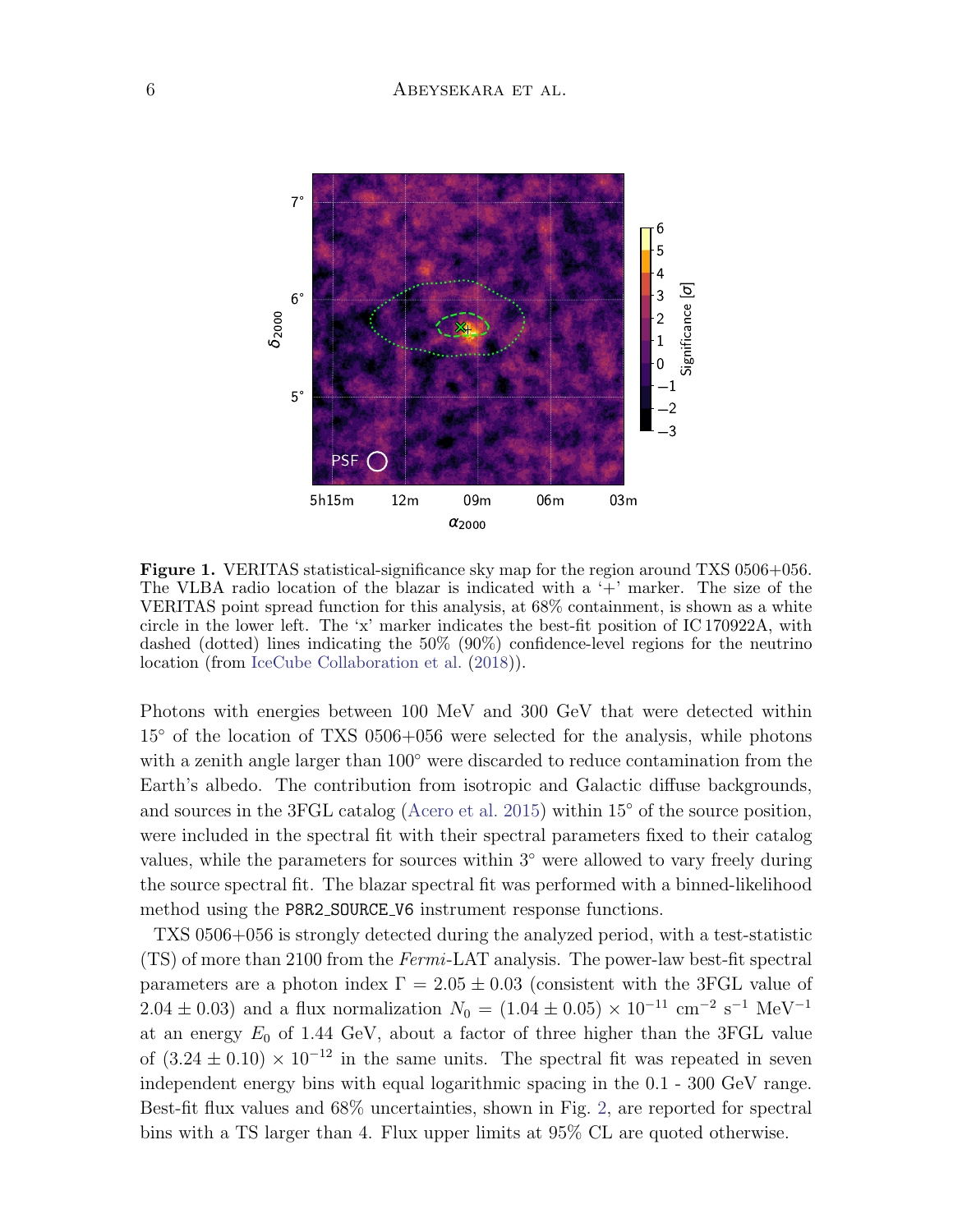

<span id="page-6-0"></span>Figure 2. Gamma-ray SED of TXS 0506+056 from Fermi-LAT and VERITAS observations collected in the period MJD 58019-58155. Given that the observations are not strictly simultaneous, spectral variability of the source cannot be ruled out. The VHE spectrum of the source as measured by MAGIC within two weeks of the detection of IC 170922A is also shown [\(IceCube Collaboration et al.](#page-11-12) [2018\)](#page-11-12). For comparison, the  $Fermi$ -LAT 3FGL (purple) and 3FHL (orange) catalog fluxes of the source are shown, as well as 95% CL upper limits from VERITAS archival observations (black) described in Section [2.1.](#page-3-0) Best-fit power laws are shown as dashed lines for each data set collected in the MJD 58019-58155 period, with color bands indicating 68% statistical uncertainties on the fit.

We compute a light curve of integral photon flux between 0.1 and 300 GeV based on the Fermi-LAT data binned in seven-day intervals. The integral flux is calculated by fitting the spectrum of the source with a power-law function for each time bin while allowing the spectral index  $\Gamma_{\text{LAT}}$  to vary freely. The integral flux points, all with a TS larger than 9, are shown in Fig. [3.](#page-7-0) For comparison, the integral photon flux in the same energy range is  $(2.33 \pm 0.14) \times 10^{-7}$  cm<sup>-2</sup> s<sup>-1</sup> for the entire period. We characterize the variability of the source in the Fermi-LAT band by evaluating the goodness-of-fit of a constant value to the light curve. The flux light curve is poorly fit by a constant, with a  $\chi^2/\text{n.d.f.}$  of 69.4/19 ( $p = 1.2 \times 10^{-7}$ ), which confirms the presence of GeV flux variability in the time period considered. For the spectral index, a constant fit yields a  $\chi^2/\text{n.d.f.}$  of 23.9/19 ( $p = 0.2$ ), indicating that a constant index is consistent with the data given the statistical uncertainties.

#### 2.3. Swift-XRT Observations

Prompt follow-up observations of the neutrino error region and later observations of TXS 0506+056 were performed as part of an existing neutrino follow-up program [\(Evans et al.](#page-10-9) [2015\)](#page-10-9) using the X-ray Telescope (XRT) onboard the Neil Gehrels Swift Observatory [\(Gehrels](#page-11-23) [2004\)](#page-11-23). Preliminary results from this follow-up were reported by [Keivani et al.](#page-11-24) [\(2017\)](#page-11-24). A total of 45 Swift XRT observations performed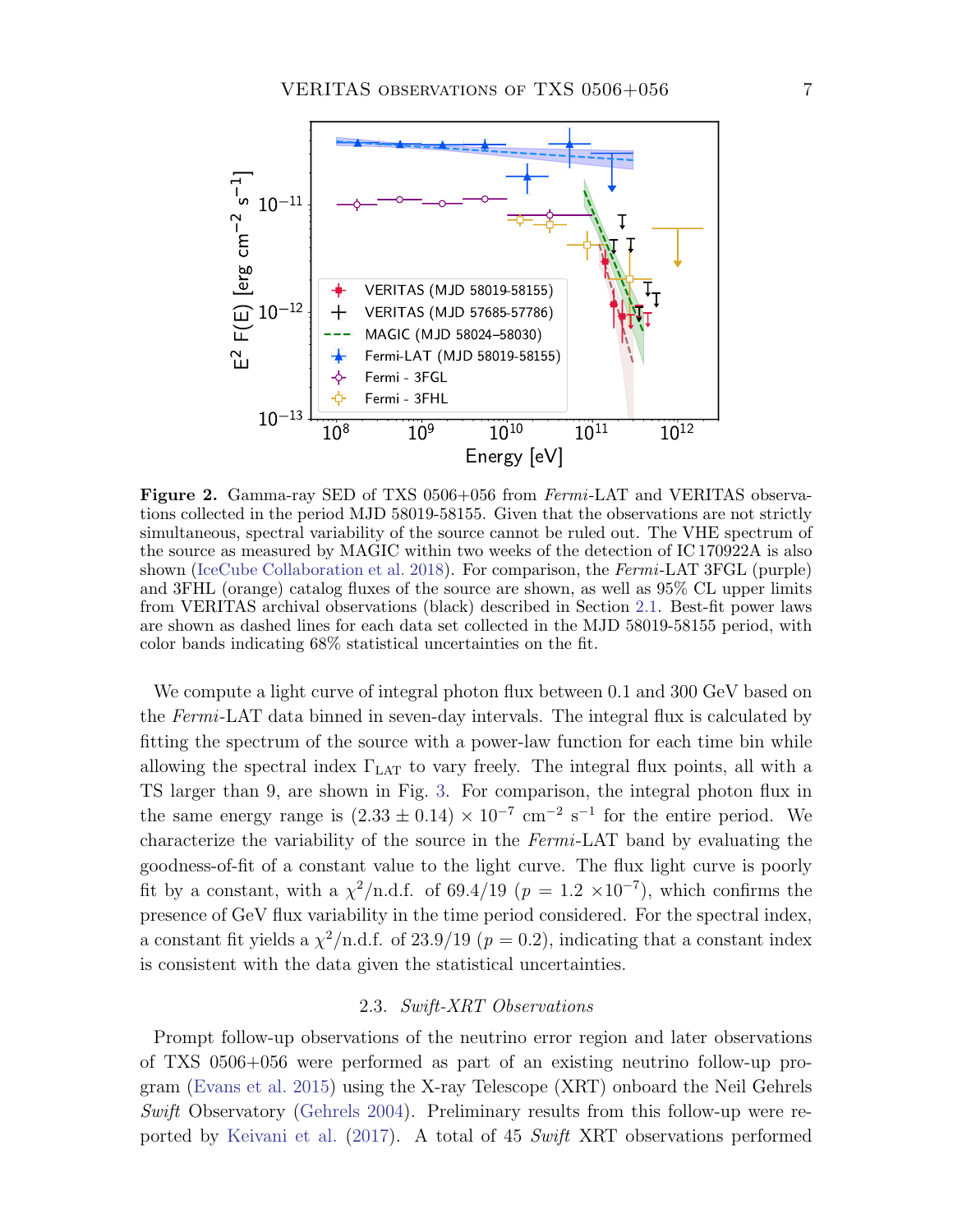

<span id="page-7-0"></span>**Figure 3.** Multiwavelength light curves for TXS 0506+056 derived from Swift, Fermi-LAT and VERITAS observations. The dashed vertical line shows the time of detection of the IC 170922A neutrino event. In each panel, the horizontal dashed line and band indicate the mean and  $1\sigma$  uncertainty of each parameter for the entire period. The catalog flux and spectral index values, and their uncertainties, are shown as gray lines and bands in the Fermi-LAT panels. The VERITAS light curve is shown using ten bins, where each point represents the average flux level of the source during the VERITAS observations collected in that period (shown as vertical gray bands). The upper limits and flux points do not constrain the potential variability of the source during periods in which VERITAS was not observing the blazar.

during the MJD 58019-58155 period resulted in a total exposure of 74 ks, which we use to characterize the X-ray variability of the source. The observations were conducted in photon-counting mode, with negligible pile-up effects. The data were reduced and calibrated using HEAsoft, XSpec version 12.9.1. The data from each observation (typically  $\sim 1$  ksec) were fitted with an absorbed power-law spectrum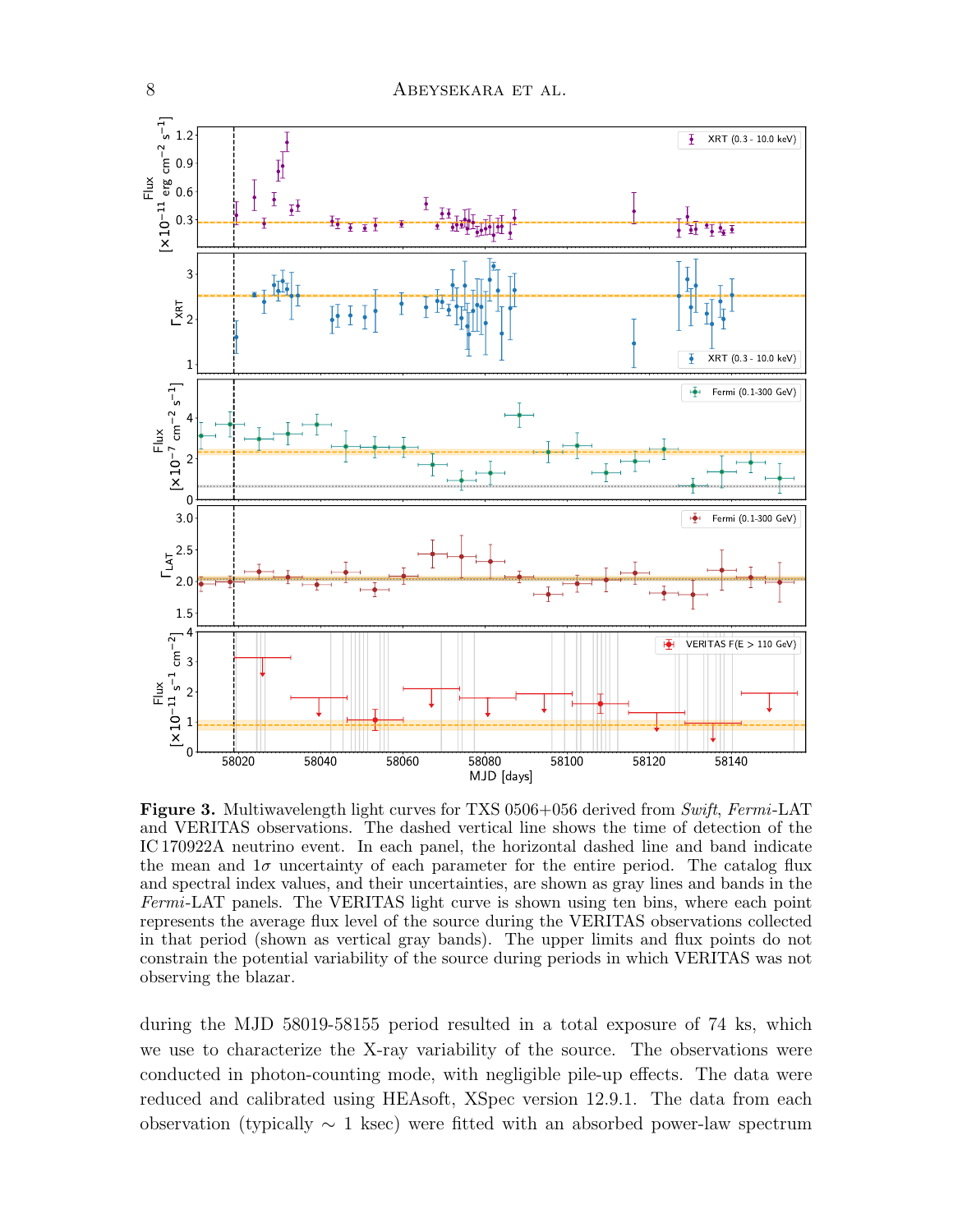using a Galactic column density of  $1.1 \times 10^{21}$  cm<sup>-2</sup> from the LAB neutral hydrogen survey [\(Kalberla et al.](#page-11-25) [2005\)](#page-11-25) and using cstat within XSpec. A good fit was obtained for all observations considered.

The de-absorbed integral photon fluxes and indices in the 0.3-10 keV band from the individual fits are shown in the light curve in Fig. [3.](#page-7-0) The flux is clearly variable during the period both in amplitude and spectral index, with a strong X-ray flare detected in the period MJD 58030-58032 peaking at a flux about four times the time-average for the period, which is  $(2.7 \pm 0.1) \times 10^{-12}$  erg cm<sup>-2</sup> s<sup>-2</sup>. The time-averaged photon index in XRT was  $2.52 \pm 0.03$ .

As in the Fermi-LAT case, a quantitative assessment of the flux variability was performed by fitting a constant value to the flux and index curves, both resulting in poor fits  $(\chi^2)$  ndf of 213/44 and 118/44, respectively) indicating source variability.

### 3. DISCUSSION

Our analysis indicates that during this period the blazar was about three times brighter in the LAT band compared to its 3FGL value and, while there was significant GeV photon flux variability, the photon index remained consistent with a constant value at the 3FGL level. At the same time, the flux observed by VERITAS is consistent with that reported in a similar energy range in the Fermi-LAT 3FHL catalog [\(Ajello et al.](#page-10-10) [2017\)](#page-10-10). This could imply that the VERITAS detection is associated with a baseline VHE flux of the source rather than with flaring episodes. As the VERITAS light curve upper limits are consistent with the average flux for the entire period, this hypothesis cannot be ruled out using these data alone. While the variability detected in the LAT and XRT bands has no clear counterpart in the VHE band, the upper limits set by VERITAS are still consistent with a linear scaling of the VHE flux by the same amount as the flux increase observed at lower energies during the active periods, with the additional caveat that the VERITAS observations are not strictly simultaneous with those of XRT and LAT.

The gamma-ray SED in Fig. [2](#page-6-0) shows a sharp spectral break between the Fermi-LAT and VERITAS energy bands during the MJD 58019-58155 period. Although not as pronounced, some spectral curvature is also evident in the flux points reported in the 3FGL and 3FHL catalogs shown in the same figure. This softening is noticeable in the power-law indices reported in Fermi-LAT catalogs, which increase with energy threshold  $(\Gamma_{3FGL} = 2.04 \pm 0.03$  for  $E > 100$  MeV,  $\Gamma_{3FHL} = 2.16 \pm 0.21$  for  $E > 10$  GeV, and  $\Gamma_{2FHL} = 2.76 \pm 0.57$  for  $E > 50$  GeV), although with significant uncertainties.

To characterize the intrinsic break we correct the VERITAS and Fermi-LAT flux points for extragalactic background light (EBL) absorption using the model of [Franceschini et al.](#page-10-11) [\(2008\)](#page-10-11) and the source redshift of  $z = 0.3365 \pm 0.0010$  [\(Pa](#page-11-26)[iano et al.](#page-11-26) [2018\)](#page-11-26) and perform a joint fit of the gamma-ray spectrum. The SED is well-described using a power-law function with exponential cutoff of the form  $N_0(E/E_0)^{-\Gamma} \exp(-E/E_c)$ . For a normalization energy  $E_0$  of 1.44 GeV the best-fit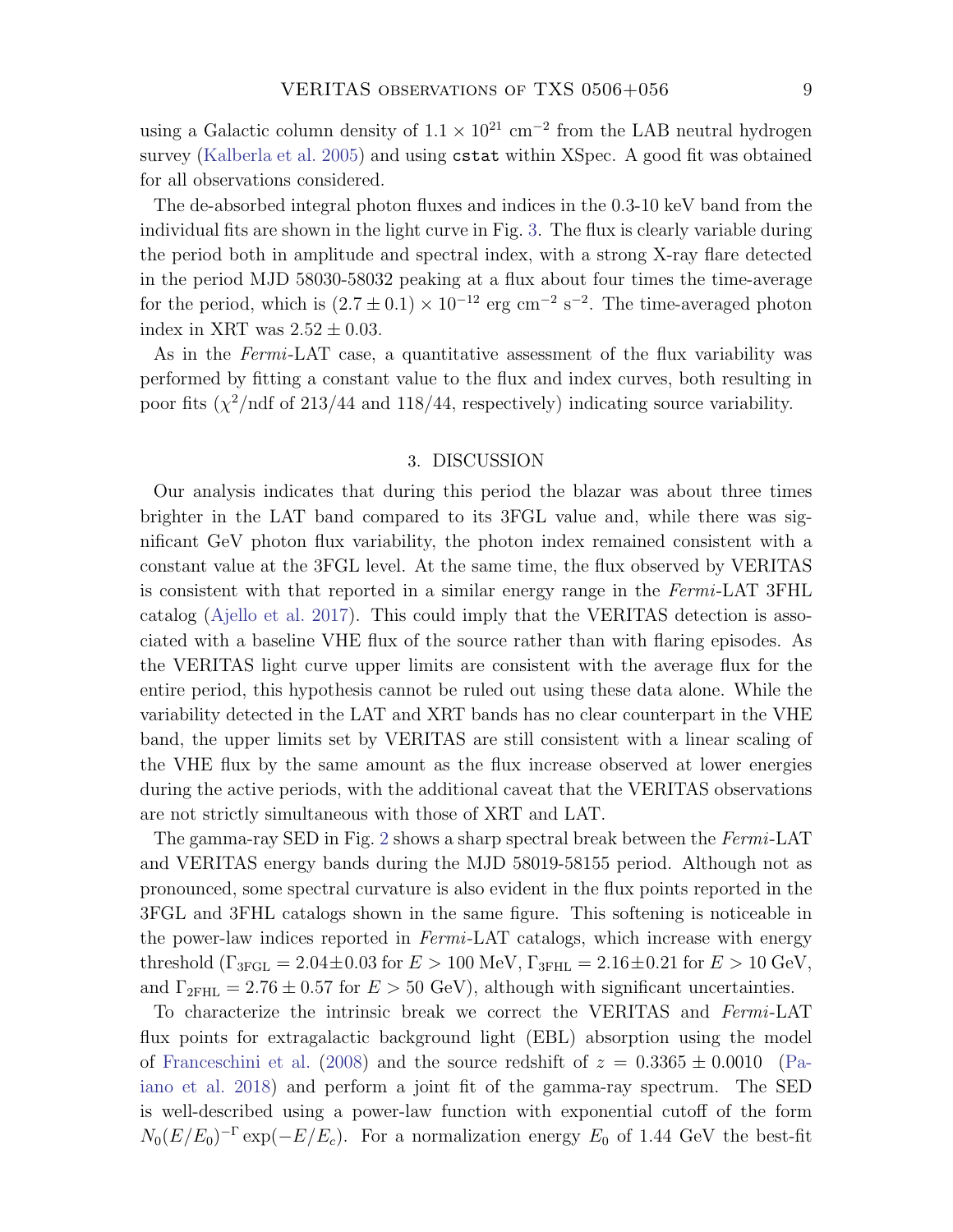parameters are  $N_0 = (1.12 \pm 0.05) \times 10^{-8}$  cm<sup>-2</sup> s<sup>-1</sup> GeV<sup>-1</sup>,  $E_c = 63 \pm 7$  GeV, and  $\Gamma = 2.02 \pm 0.03$ , with a  $\chi^2/\text{n.d.f.}$  of 6.05/6 ( $p = 0.42$ ). The de-absorbed spectrum and best-fit solution are shown in Fig[.4.](#page-10-12) This result indicates that the break cannot be attributed to EBL absorption of a power-law spectrum alone, as illustrated by the extrapolation of the Fermi-LAT power-law spectrum to VHE energies which fails to fit the VERITAS observations after accounting for EBL absorption. If the blazar is the source of the neutrino, the paucity of high-energy emission may imply that the hadronic gamma-ray emission is strongly attenuated at the source, and potentially cascades down to energies lower than the Fermi-LAT band [\(Murase et al.](#page-11-27) [2016;](#page-11-27) [Gao](#page-11-28) [et al.](#page-11-28) [2017\)](#page-11-28). The soft XRT photon index and lower XRT energy flux compared to the > 100 MeV band places the X-ray emission in the first SED bump, pushing any potential cascaded emission to the hard X-ray to MeV band. Future measurements of the "valley" between the SED bumps will be crucial in constraining the contribution to the SED of potential neutrino counterparts from cascaded emission.

The sharpness of the break may be sensitive to relative flux variations between the Fermi-LAT and VERITAS bands as the observations are not strictly simultaneous. As shown in Fig. [3,](#page-7-0) most of the VERITAS signal is collected during two time periods: MJD 58046-60 and 58101-58114. We obtained a second *Fermi*-LAT spectrum, also shown in Fig[.4,](#page-10-12) by restricting the analysis to this period and repeated the SED fit which yields best-fit parameters of  $N_0 = (1.2 \pm 0.1) \times 10^{-8}$  cm<sup>-2</sup> s<sup>-1</sup> GeV<sup>-1</sup>,  $E_c = 61 \pm 11$  GeV, and  $\Gamma = 2.01 \pm 0.07$ , with a  $\chi^2/\text{n.d.f.}$  of 1.3/4 ( $p = 0.86$ ), consistent with the fit for the entire period. This indicates that the break between both bands is robust to the observed relative flux variability, even after accounting for systematic uncertainties in the VERITAS energy scale (Fig. [4\)](#page-10-12).

The detection of TXS 0506+056 in the VHE band during extended follow-up observations of the IC 170922A event represents the first time that such observations have revealed a new VHE gamma-ray source. This detection will inform future neutrino follow-up strategies, as the potential gamma-ray counterparts may be active over time periods of weeks or months, requiring multiple exposures. Continued observations in the future could clarify if blazars are indeed sources of astrophysical neutrinos detected by IceCube.

This research is supported by grants from the U.S. Department of Energy Office of Science, the U.S. National Science Foundation and the Smithsonian Institution, and by NSERC in Canada. We acknowledge the excellent work of the technical support staff at the Fred Lawrence Whipple Observatory and at the collaborating institutions in the construction and operation of the instrument.

This research has made use of publicly available Fermi-LAT data and analysis software obtained from the Fermi Science Support Center at the High Energy Astrophysics Science Archive Research Center (HEASARC), provided by NASA's Goddard Space Flight Center. This research made use of Astropy, a community-developed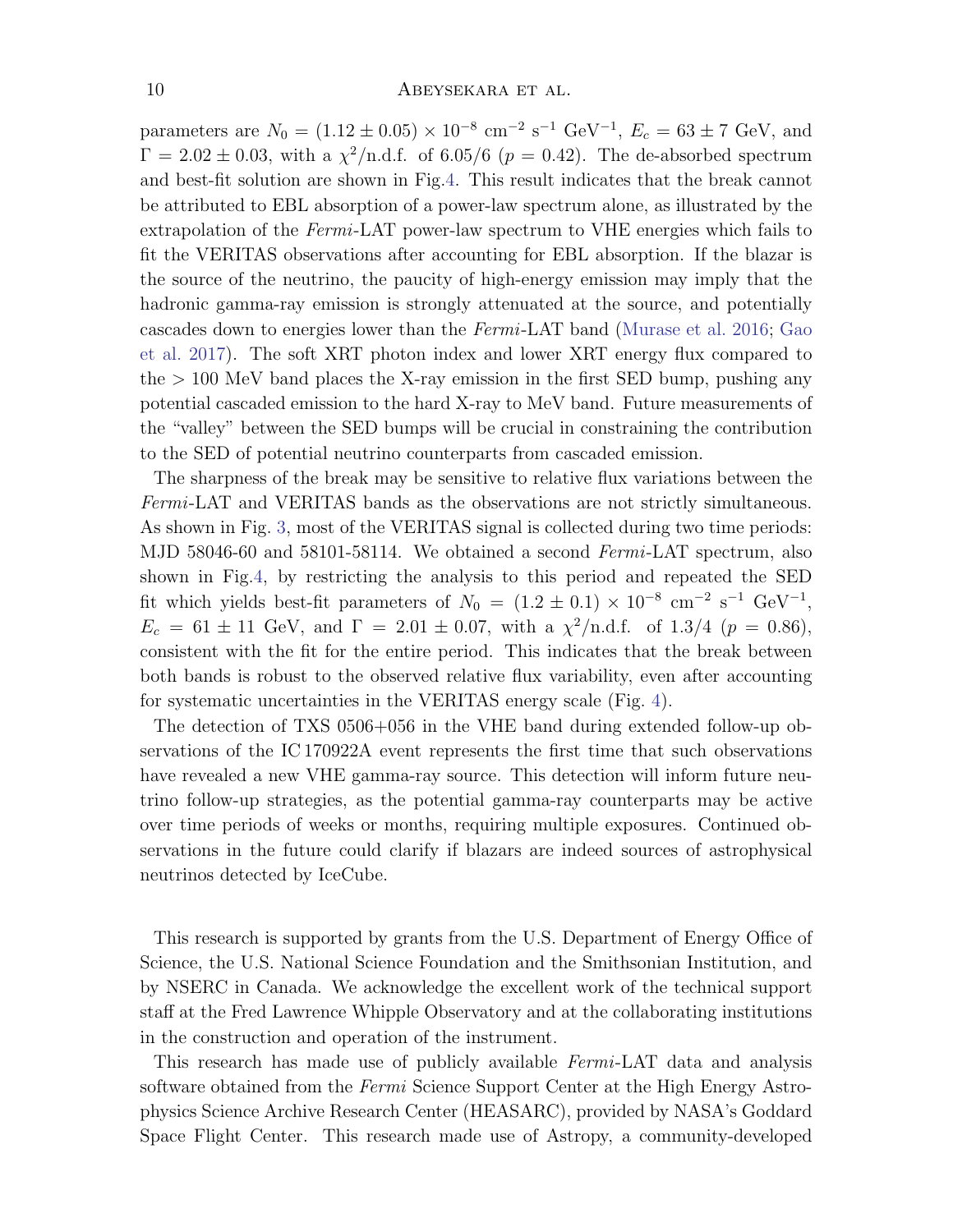

<span id="page-10-12"></span>Figure 4. Power-law fit with an exponential cutoff to the de-absorbed gamma-ray SED of TXS 0506+056 using Fermi-LAT data from the period MJD 58019-58155 (solid black line) and MJD 58046-60/58101-58114 (dashed black line). De-absorbed flux points are shown in color, and observed fluxes in gray. The teal dashed line shows an extrapolation of the Fermi-LAT fit from Subsection [2.2](#page-4-1) to VHE energies that accounts for EBL absorption using the model of [Franceschini et al.](#page-10-11) [\(2008\)](#page-10-11). The pink band in the VHE range illustrates the energy-scale systematic uncertainty on the VERITAS spectrum.

core Python package for Astronomy [\(Astropy Collaboration et al.](#page-10-13) [2013\)](#page-10-13); matplotlib, a Python library for publication quality graphics [\(Hunter](#page-11-29) [2007\)](#page-11-29); and NumPy [\(Van](#page-11-30) [Der Walt et al.](#page-11-30) [2011\)](#page-11-30).

Facilities: VERITAS, Fermi-LAT, Swift

#### REFERENCES

- <span id="page-10-2"></span>Aartsen, M. G., Abraham, K., Ackermann, M., et al. 2017, ApJ, 835, 45
- <span id="page-10-6"></span>Abeysekara, A. U., Archambault, S., Archer, A., et al. 2015, ApJL, 815, L22

<span id="page-10-8"></span>Acero, F., Ackermann, M., Ajello, M., et al. 2015, ApJS, 218, 23

<span id="page-10-10"></span>Ajello, M., Atwood, W. B., Baldini, L., et al. 2017, ApJS, 232, 18

<span id="page-10-13"></span>Astropy Collaboration, Robitaille, T. P., Tollerud, E. J., et al. 2013, A&A, 558, A33

<span id="page-10-7"></span>Atwood, W. B., Abdo, A. A., Ackermann, M., et al. 2009, ApJ, 697, 1071

- <span id="page-10-1"></span>Böttcher, M., Reimer, A., Sweeney, K., & Prakash, A. 2013, ApJ, 768, 54
- <span id="page-10-5"></span>Cogan, P. 2007, Proc. of 30th ICRC, Vol 3, 1385-1388, 3, 1385
- <span id="page-10-3"></span>de Naurois, M. 2017, The Astronomer's Telegram, 10787
- <span id="page-10-0"></span>Dermer, C. D., & Giebels, B. 2016, C R Phys., 17, 594
- <span id="page-10-9"></span>Evans, P. A., Osborne, J. P., Kennea, J. A., et al. 2015, MNRAS, 448, 2210
- <span id="page-10-4"></span>Fomin, V. P., Stepanian, A. A., Lamb, R. C., et al. 1994, Astroparticle Physics, 2, 137
- <span id="page-10-11"></span>Franceschini, A., Rodighiero, G., & Vaccari, M. 2008, A&A, 487, 837